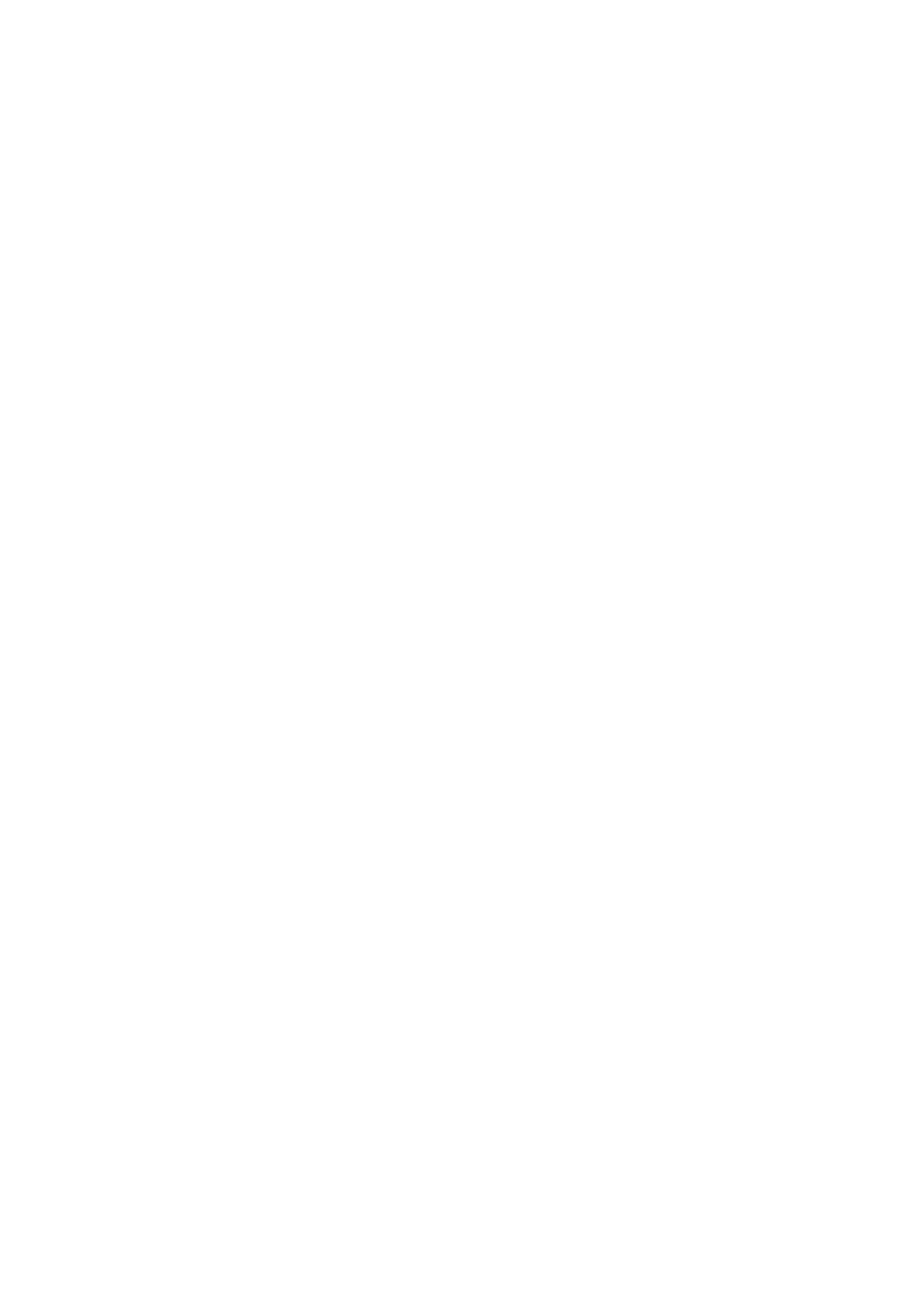Public finances in 2020 saw a significant decrease in the collection of public revenues compared to the previous year, which is a consequence of a decline in economic activity caused by the epidemic.

On the other hand, an increase was recorded in donations due to the provision of non-refundable financial assistance by the European Commission to the Government of Montenegro, in order to mitigate the negative effects of the epidemic on the economy.

Also, in order to help the economy and citizens, the government adopted three packages of containment measures with an estimated value of about 1.6 billion euros, which led to an increase in consolidated public spending.

Growth was most noticeable in reserves and transfers to institutions, individuals, NGOs and the public sector, while the epidemic has affected a significant decline in capital expenditures, which is largely the result of lower withdrawals for highway construction.

Based on the above mentioned, the public spending deficit, as well as the budget deficit, reached a significantly higher amount than in previous years (Table 5.1).

|  |  | ablı |  |  |  |
|--|--|------|--|--|--|
|--|--|------|--|--|--|

| Development of the public sector and budget surplus/deficit in the period 2016–2020 |          |          |          |          |          |  |  |  |  |
|-------------------------------------------------------------------------------------|----------|----------|----------|----------|----------|--|--|--|--|
| Description/Period                                                                  | 2016     | 2017     | 2018     | 2019     | 2020     |  |  |  |  |
| Public sector deficit/surplus (million euros)                                       | $-112.1$ | $-243.0$ | $-213.3$ | $-72.2$  | $-463.7$ |  |  |  |  |
| % share in GDP                                                                      | $-2.8$   | $-5.7$   | $-4.6$   | $-1.5$   | $-11.1$  |  |  |  |  |
| Deficit/surplus of the Budget of Montenegro with State funds<br>(million euros)     | $-122.3$ | $-250.9$ | $-197.0$ | $-144.5$ | $-425.3$ |  |  |  |  |
| % share in GDP                                                                      | $-3.1$   | $-5.8$   | $-4.2$   | $-2.9$   | $-10.1$  |  |  |  |  |
| Note:                                                                               |          |          |          |          |          |  |  |  |  |
| GDP of Montenegro in million euros (estimate for 2020)                              | 3,954.2  | 4,299.1  | 4,663.1  | 4,950.7  | 4,193.2  |  |  |  |  |

Source: Ministry of Finance and Social Welfare (data for 2019 and 2020 are preliminary) and CBCG calculations

# 5.1. Montenegro's public finances<sup>39</sup>

According to preliminary data of the Ministry of Finance and Social Welfare<sup>40</sup>, *public revenues*<sup>41</sup> in 2020 amounted to 1.87 billion euros, which represents  $44.6\%$  of the estimated GDP<sup>42</sup> which is 3.6%

<sup>39</sup> The structure of Montenegro`s public finances comprises of the Budget of Montenegro with the State funds (Pension and Disability Fund, Health Insurance Fund, Restitution Fund, Employment Agency, and Labour Fund) and local government budgets (Old Royal Capital Cetinje, Capital Podgorica and 22 municipalities).

<sup>40</sup> The data are preliminary, while the final data will be an integral part of the Law on Annual Budget Financial Statement (Final Account) for 2020.

<sup>41</sup> Total public revenues include revenues from budget, State funds, and local governments.

<sup>&</sup>lt;sup>42</sup> Source: Monstat, estimated GDP for 2020 amounts to 4.19 billion euros.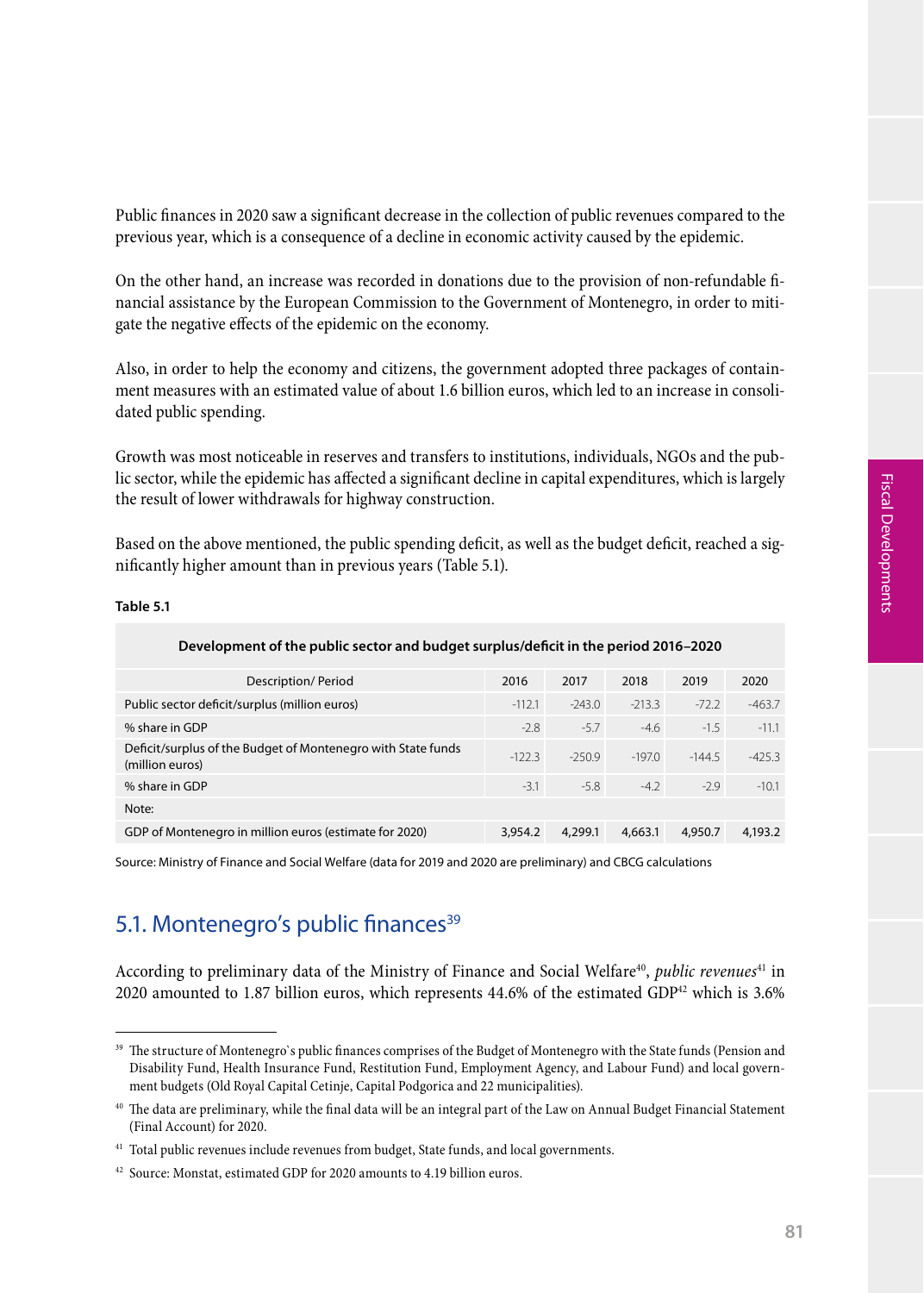lower than planned, while they decreased by 13.1% compared to 2019. The decrease in public revenues during 2020 was mostly due to a decrease in revenues from value added tax by 165.9 million euros (23.8%), local taxes and other revenues from the Equalization Fund by 57.4 million euros (57.7%) and other revenues by 46.2 million euros (49.3%) (Annex D, Table 12).

The structure of public revenues generated during 2020 is dominated by tax revenues (60.4%) and contribution revenues (28.4%), while all other revenues accounted for 11.2% of total revenues.

Preliminary data indicate that consolidated *public spending* in the reporting year amounted to 2.33 billion euros, i.e. 55.6% of GDP. Compared to the previous year, public spending increased by 4.9%, while it was 63.5 million euros or 2.8% higher compared to the plan.<sup>43</sup>

*Current public spending*44 amounted to 2.02 billion euros or 48.1% of GDP, recording an 11.4% increase y-o-y.

The largest increase in spending compared to the previous year was recorded in reserves (growth of 91.4 million euros) due to the increase in the current budget reserve, which financed the costs of helping the economy affected by the COVID-19 pandemic. Also, a significant increase (84 million euros) was recorded in transfers to institutions, individuals, non-governmental and public sectors, where most funds were allocated to the Health Insurance Fund for the containment measures.

*Capital expenditures*, unlike the current spending were significantly reduced during 2020 due to the effects of the pandemic. They amounted to 315 million euros or 7.5% of GDP and were 96.3 million euros or 23.4% lower than in the previous year. The comparison with the plan for the year, on the other hand, showed an increase in capital expenditures<sup>45</sup>, while the largest decrease compared to the plan was recorded in reserves (18.7 million euros or 13.6%) due to the non-realization of the planned funds for the resolution of Montenegro Airlines and transfers for social protection (19.5 million euros or 3.4%) due to the reduction of expenditures in the category of rights in the area of pension and disability insurance and rights in the social protection area.

Economic classification reveals that the main expenditure items were gross earnings and contributions paid by employer (548.8 million euros) and expenditures for pensions (428.1 million euros).

In 2020, a lower level of public revenues from consolidated public spending was realized, so the public sector deficit amounted to 463.7 million euros or 11.1% of GDP and it was 391.5 million euros higher than that recorded in 2019.

During 2020, debt repayment amounted to 678.8 million euros or 16.2% of GDP, which, adding the expenditures for purchase of securities and estimated deficit, indicated a need for borrowing in the amount of 1.14 billion euros or 27.3% of GDP. Of this number, 176.1 million euros related to domestic borrowing, while 1.19 billion euros represented foreign borrowing. The remaining amount related to privatization revenues (20.3 million euros) and transfers (6.9 million euros). As a result of these transactions, deposits increased by 253.5 million euros in 2020.

<sup>&</sup>lt;sup>43</sup> The plan refers to the budget revision adopted in June 2020.

<sup>44</sup> Public spending minus total capital expenditures.

<sup>&</sup>lt;sup>45</sup> The increase in capital expenditures is the result of a larger withdrawal of funds planned for the projects implemented by the Transport Directorate and the Public Works Directorate on the basis of concluded credit arrangements with the EBRD and the EIB.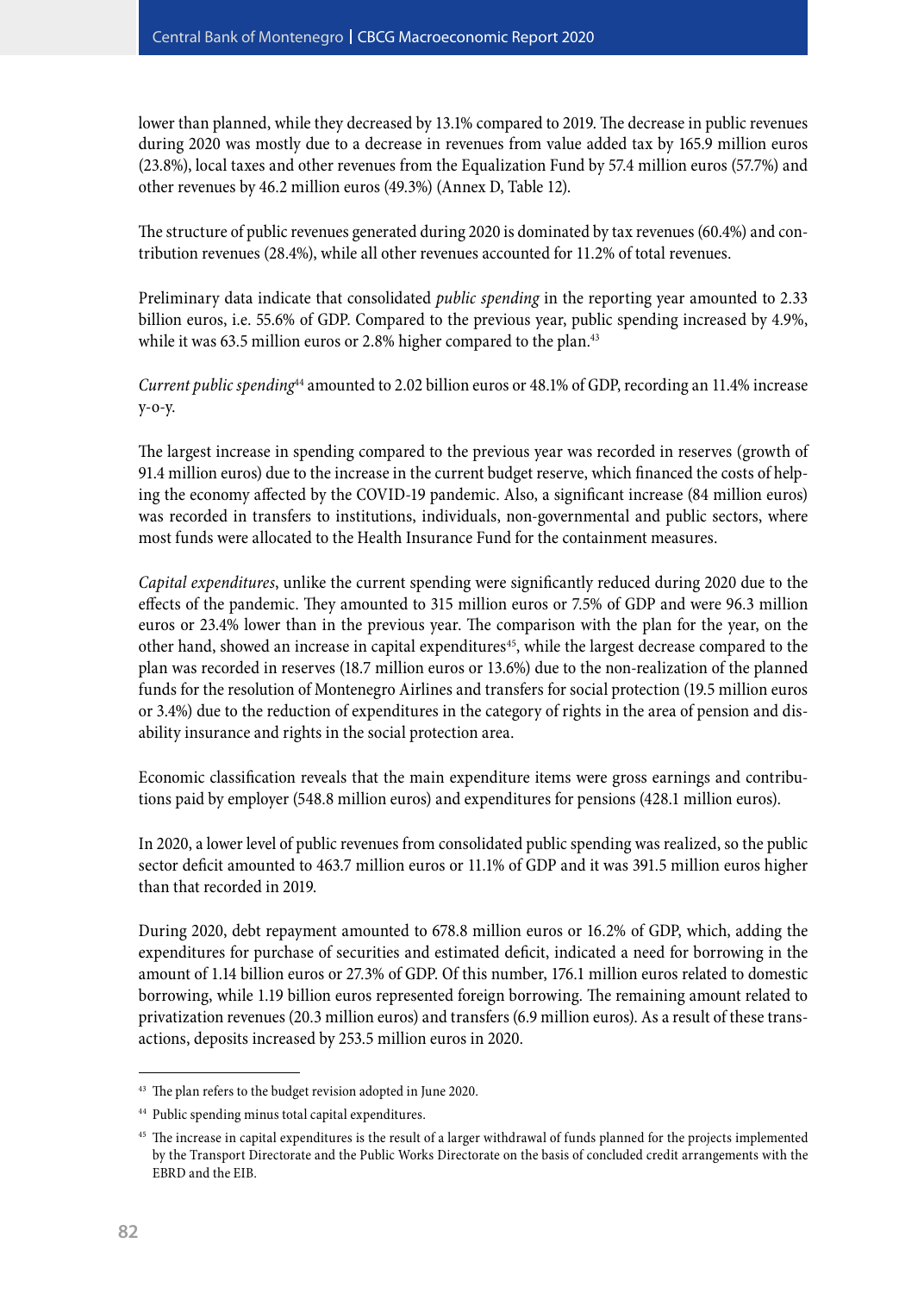#### **Table 5.2**

| Consolidated public spending of Montenegro in the period 2016–2020, in million euros |                  |               |                  |               |                  |               |                  |               |                  |               |  |
|--------------------------------------------------------------------------------------|------------------|---------------|------------------|---------------|------------------|---------------|------------------|---------------|------------------|---------------|--|
| <b>DESCRIPTION</b>                                                                   | 2016             | GDP           | 2017             | GDP           | 2018             | <b>GDP</b>    | 2019             | GDP           | 2020             | GDP           |  |
|                                                                                      | million<br>euros | $\frac{0}{0}$ | million<br>euros | $\frac{0}{0}$ | million<br>euros | $\frac{0}{0}$ | million<br>euros | $\frac{0}{0}$ | million<br>euros | $\frac{0}{0}$ |  |
| Public revenues                                                                      | 1,684.3          | 42.6          | 1,785.4          | 41.5          | 1,969.5          | 42.2          | 2,151.5          | 43.5          | 1,869.5          | 44.6          |  |
| Consolidated expenditures                                                            | 1,826.5          | 46.2          | 2.012.5          | 46.8          | 2.152.4          | 46.2          | 2,223.8          | 44.9          | 2,333.2          | 55.6          |  |
| Current public consumption                                                           | 1,720.6          | 43.5          | 1,714.5          | 39.9          | 1,855.7          | 39.8          | 1,812.5          | 36.6          | 2,018.2          | 48.1          |  |
| Capital expenditures                                                                 | 105.9            | 2.7           | 298.0            | 6.9           | 296.7            | 6.4           | 411.3            | 8.3           | 315.0            | 7.5           |  |
| Surplus/Deficit                                                                      | $-112.1$         | $-2.8$        | $-243.0$         | $-5.7$        | $-213.3$         | $-4.6$        | $-72.2$          | $-1.5$        | $-463.7$         | $-11.1$       |  |
| Note:                                                                                |                  |               |                  |               |                  |               |                  |               |                  |               |  |
| GDP of Montenegro in million euros<br>(estimate for 2020)                            | 3,954.2          |               | 4,299.1          |               | 4,663.1          |               | 4,950.7          |               | 4,193.2          |               |  |

Source: Ministry of Finance and Social Welfare (data for 2019 and 2020 are preliminary)

## **Box 5.1 – Government's containment measures**

During 2020, the Government of Montenegro adopted three sets of containment measures.

The first set adopted in March 2020 aimed at maintaining the liquidity of the economy and supporting the most vulnerable categories of the population. It included six measures (a total of 280.6 million euros) and covered a three-month period.

The measures referred to: deferred repayment of loans of economic entities to the IRF (836 moratoriums were approved on the value of the total debt of 160.7 million euros); deferral of payment of taxes and contributions on wages and salaries, as well as obligations under the Law on Reprogramming, for up to 90 days (the total amount of deferred liabilities on this basis is 45 million euros); creation of a new IRF credit line to improve the liquidity of entrepreneurs, micro-, small-, medium-sized, and large enterprises (73.4 million euros); one-off financial assistance to pensioners with the lowest pension and welfare beneficiaries in the amount of 50 euros (1.1 million euros); moratorium on the payment of leases for state real estates for a period of 90 days, starting from 1 April 2020, and reliefs in settling electricity bills (subsidies amounted to 277.5 thousand euros).<sup>46</sup>

The second set of measures adopted in April 2020 was created to preserve jobs and create conditions for faster economic recovery. This set consisted of thirteen measures, four of which related to support to the economy and employees, while nine measures were included in the Special Program of Support to Agriculture and Fisheries. The planned period for the implementation of measures was two months, i.e. it was valid until the end of June, and the fiscal effect of the implemented measures in that period amounted to 39.2 million euros. However, due to the continuation of the pandemic, the deadline for the implementation of measures was extended for sectors fassessed to have been vulnerable, while most of the Special Program of Support to Agriculture and Fisheries was implemented in the second half of 2020.

Measures to support the economy and employees covered six types of subsidies in the amount of 50%- 100% of gross earnings of employees (33.2 million euros), reliefs in order to improve liquidity of the economy by shortening the VAT refund period and extension of the deadline for exposure limits to the customs guarantee for deferred payment of customs debt; reduction of earnings for job groups A and B (employees with the highest salaries in the public administration) during the second set of measures (budget savings of 1.1 million euros); a one-off financial assistance of 50 euros for the unemployed registered with the

<sup>46</sup> Government of Montenegro, "Third package of socio-economic measures", July 2020, p. 17 and 18.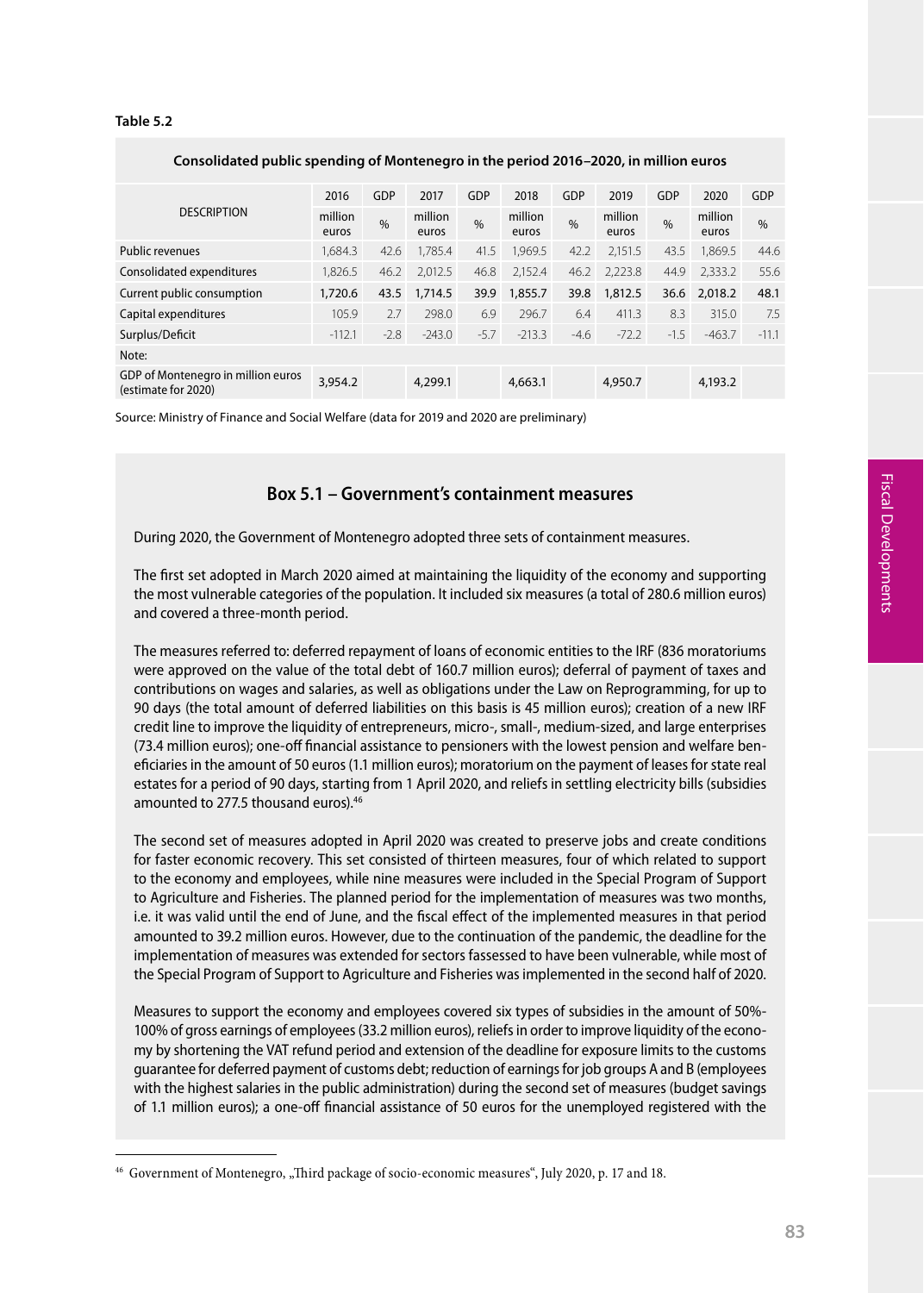Employment Agency who are not entitled to cash benefits, and for pensioners who receive proportional pensions, the amount of which does not exceed the amount of the lowest pension (890 thousand euros was paid). Also, the existing subsidies for electricity bills were doubled for those customers who are already recognized as the poorest, as an additional EPCG assistance to the most socially vulnerable households.

A Special Program of Support to Agriculture and Fisheries worth more than 17 million euros consisted of the following: providing funds for the purchase and storage of surplus of agricultural products and assistance in their placement or transfer to public institutions (estimated at 3 million euros); support for the purchase of domestic products; favourable loans from the IRF (maximum loan amount was 20 thousand euros, with an interest rate of 1.5%, the repayment period of up to two years, and a grace period of up to one year) for the purchase of working capital to registered agricultural producers, manufacturers and fishermen (estimated at 10 million euros); interest rate subsidies for the new IRF credit line (150 thousand euros); payment of contributions to insured persons on the basis of agriculture for a period of six months (100 thousand euros); one-off support for 3,200 beneficiaries of old-age benefits in the amount of 64 euros (225 thousand euros allocated); one-off assistance for 184 fishermen with a valid license (200 thousand euros), and advance payment of 80 percent of premiums in livestock and per hectare of arable land, based on data from the previous year (payments to producers in the amount of 3.5 million euros).

The third package of measures adopted in July 2020 was of a resolution-development character, so in addition to mitigating the negative economic consequences caused by the epidemic, the goal of this set was to strengthen the foundations for economic growth and development. The estimated value of the package is 1.22 billion euros and it covers the period 2020 - 2024. It incorporates short-term and longterm measures to recover the economy through its diversification and increase in domestic production. The planned financial resources for economic support in the form of short-term measures amount to 127.3 million euros, while those related to long-term measures are planned in the amount of 1,093.7 million euros. Of the total value of this package, financial resources planned for 2020 account for 23%, while 77% are designated for the period 2021-2024.

Short-term measures within the third set of measures relate to subsidizing interest rates for reprogrammed and new loans, favourable credit lines, tax reliefs, subsidizing employees' wages and salaries, improving competitiveness of the economy, defining the structure and dynamics of investments by sectors, supporting vulnerable groups and creating additional fiscal space.<sup>47</sup> These measures are aimed at providing assistance to the tourism sector for the provision of financial assistance in the amount of 83.4 million euros, and to the agriculture and fisheries sector for incentives for the realization of investments in the amount of 89.4 million euros.

Long-term measures refer to the development concept with a new view on valorisation of domestic resources for the purpose of sustainable development. This concept primarily refers to the IT sector, i.e. the digitalisation of business. In addition to this sector, tourism, agriculture and fisheries are included, as well as manufacturing industry, energy and mining (planned financial resources in the amount of 783.4 million euros), and transport (special credit arrangements are planned for the development of port infrastructure in 2021).

# 5.2. Budget of Montenegro

In 2020, *total revenues of the Budget and State Funds*, 48 as per preliminary data of the Ministry of Finance and Social Welfare, amounted to 3 billion euros or 71.6% of GDP (Table 5.3).

<sup>&</sup>lt;sup>47</sup> Government of Montenegro, "Third package of socio-economic measures", July 2020, p. 31.

<sup>48</sup> Budget revenues include source revenues (direct and indirect taxes and non-tax revenues), borrowings and loans from domestic and foreign sources, and revenues from the sale of assets.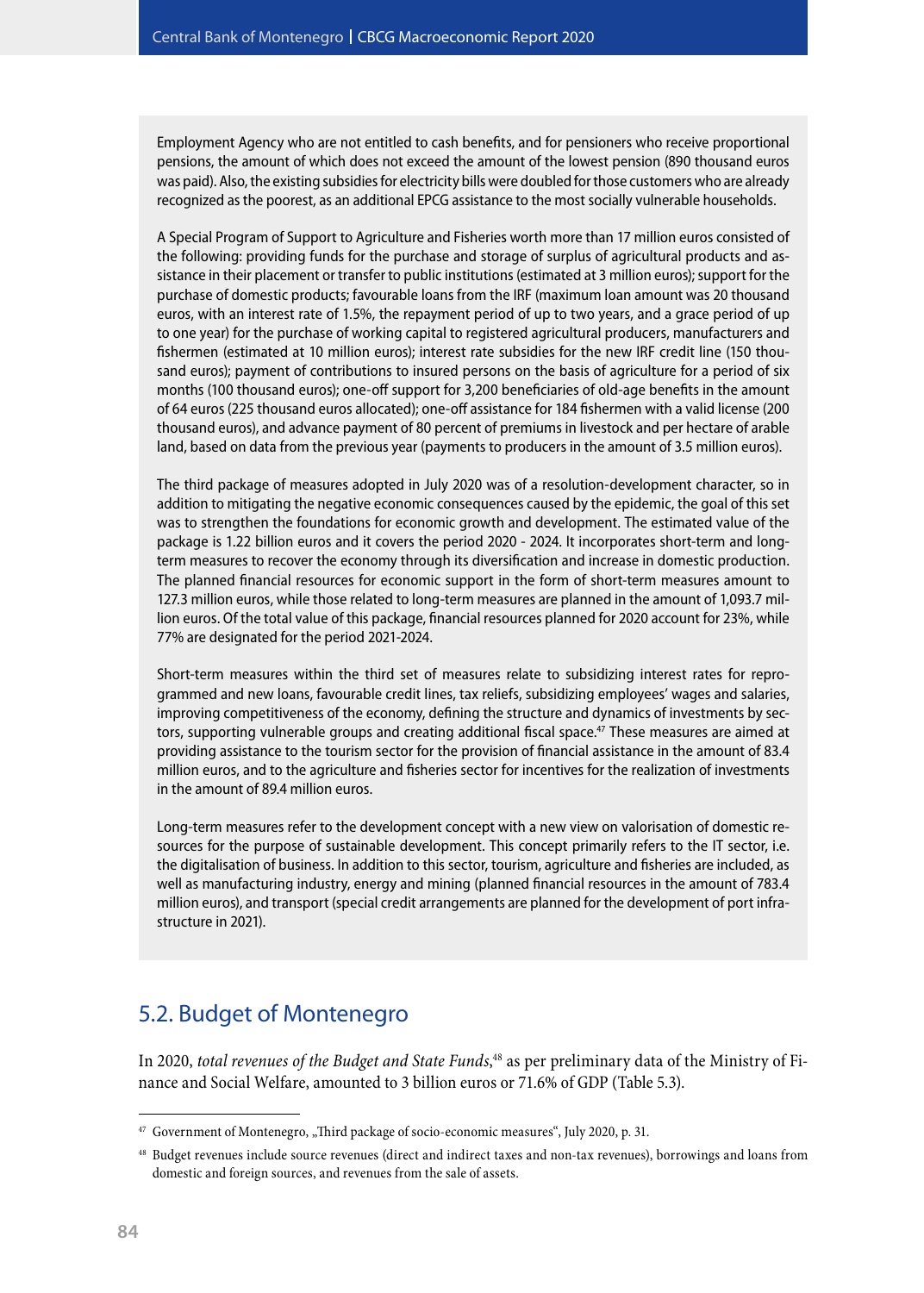*Source revenues* amounted to 1.64 billion euros or 39.1% of GDP. These revenues were 3.9% and 13% lower than planned and year-on-year, respectively.

In the structure of source revenues, tax revenues accounted for the main share (58.9%), followed by contributions (32,4%), donations (3.5%), other revenues (2.2%), fees (1.7%), duties (0.7%), and receipts from loan repayment and funds transferred from the previous year with (0.6%).

Tax revenues amounted to 966.1 million euros, which is 8.5% below the plan and 17.6% lower than in 2019. Observed individually, value added tax recorded the largest decrease compared to the plan, as well as compared to the previous year, which was caused by the decline in economic activity due to the pandemic.

Revenues arising from contributions amounted to 531 million euros recording a 7.8% increase in relation to the plan for 2020, while they fell by 2.8% y-o-y.

#### **Table 5.3**

| Revenues of the Budget of Montenegro and State funds in 2020, in million euros |                     |                     |                      |                 |                                        |                     |                                    |  |  |
|--------------------------------------------------------------------------------|---------------------|---------------------|----------------------|-----------------|----------------------------------------|---------------------|------------------------------------|--|--|
| Type of revenue                                                                | Plan for<br>2020    | Recorded<br>in 2020 | Share in<br>revenues | Share in<br>GDP | Recorded<br>in relation<br>to the Plan | Recorded<br>in 2019 | Recorded<br>in relation<br>to 2019 |  |  |
|                                                                                | in million<br>euros | in million<br>euros | $\%$                 | %               | Index                                  | in million<br>euros | Index                              |  |  |
| <b>Taxes</b>                                                                   | 1,055.5             | 966.1               | 32.2                 | 23.0            | 91.5                                   | 1,172.7             | 82.4                               |  |  |
| Personal income tax                                                            | 112.7               | 118.3               | 3.9                  | 2.8             | 105.0                                  | 125.0               | 94.6                               |  |  |
| Corporate income tax                                                           | 67.6                | 78.4                | 2.6                  | 1.9             | 116.0                                  | 72.8                | 107.7                              |  |  |
| Immovable property turnover tax                                                | 1.9                 | 1.6                 | 0.1                  | 0.0             | 84.2                                   | 2.1                 | 76.2                               |  |  |
| Value added tax                                                                | 615.8               | 529.8               | 17.7                 | 12.6            | 86.0                                   | 695.7               | 76.2                               |  |  |
| <b>Excise Duties</b>                                                           | 221.4               | 205.4               | 6.8                  | 4.9             | 92.8                                   | 235.5               | 87.2                               |  |  |
| International trade and transactions tax                                       | 26.8                | 22.6                | 0.8                  | 0.5             | 84.3                                   | 28.5                | 79.3                               |  |  |
| Other republic taxes                                                           | 9.3                 | 10.0                | 0.3                  | 0.2             | 107.5                                  | 13.1                | 76.3                               |  |  |
| Contributions                                                                  | 492.5               | 531.0               | 17.7                 | 12.7            | 107.8                                  | 546.3               | 97.2                               |  |  |
| Contributions for pension and disability<br>insurance                          | 304.9               | 330.8               | 11.1                 | 7.9             | 108.5                                  | 329.2               | 100.5                              |  |  |
| Contributions for health insurance                                             | 160.4               | 171.6               | 5.7                  | 4.1             | 107.0                                  | 187.8               | 91.4                               |  |  |
| Contributions for unemployment insurance                                       | 14.5                | 15.4                | 0.5                  | 0.4             | 106.2                                  | 15.1                | 102.0                              |  |  |
| Other contributions                                                            | 12.7                | 13.2                | 0.4                  | 0.3             | 103.9                                  | 14.2                | 93.0                               |  |  |
| <b>Duties</b>                                                                  | 12.2                | 10.7                | 0.4                  | 0.3             | 87.7                                   | 15.7                | 68.2                               |  |  |
| Fees                                                                           | 24.8                | 27.8                | 0.9                  | 0.7             | 112.1                                  | 28.2                | 98.6                               |  |  |
| Other revenues                                                                 | 52.9                | 36.7                | 1.2                  | 0.9             | 69.4                                   | 75.8                | 48.4                               |  |  |
| Revenues from loan repayment and funds<br>transferred from previous years      | 17.1                | 9.3                 | 0.3                  | 0.2             | 54.4                                   | 8.3                 | 112.0                              |  |  |
| Donations and transfers                                                        | 50.0                | 57.7                | 1.9                  | 1.4             | 115.4                                  | 38.2                | 151.0                              |  |  |
| <b>SOURCE REVENUES</b>                                                         | 1,705.0             | 1,639.3             | 54.6                 | 39.1            | 96.1                                   | 1,885.2             | 87.0                               |  |  |
| Revenues from sale of property                                                 | 6.0                 | 8.6                 | 0.3                  | 0.2             | 143.3                                  | 4.3                 | 200.0                              |  |  |
| Borrowings and loans from foreign sources                                      | 331.5               | 1,185.7             | 39.5                 | 28.3            | 357.7                                  | 651.6               | 182.0                              |  |  |
| Borrowings and loans from domestic sources                                     | 0.0                 | 167.5               | 5.6                  | 4.0             |                                        | 363.4               | 46.1                               |  |  |
| TOTAL REVENUES OF THE BUDGET OF<br><b>MONTENEGRO AND STATE FUNDS</b>           | 2,042.5             | 3,001.1             | 100.0                | 71.6            | 146.9                                  | 2,904.5             | 103.3                              |  |  |
| Note:                                                                          |                     |                     |                      |                 |                                        |                     |                                    |  |  |
| Estimation of GDP for 2020, in million euros                                   |                     |                     |                      | 4,193.2         |                                        |                     |                                    |  |  |

Source: Ministry of Finance and Social Welfare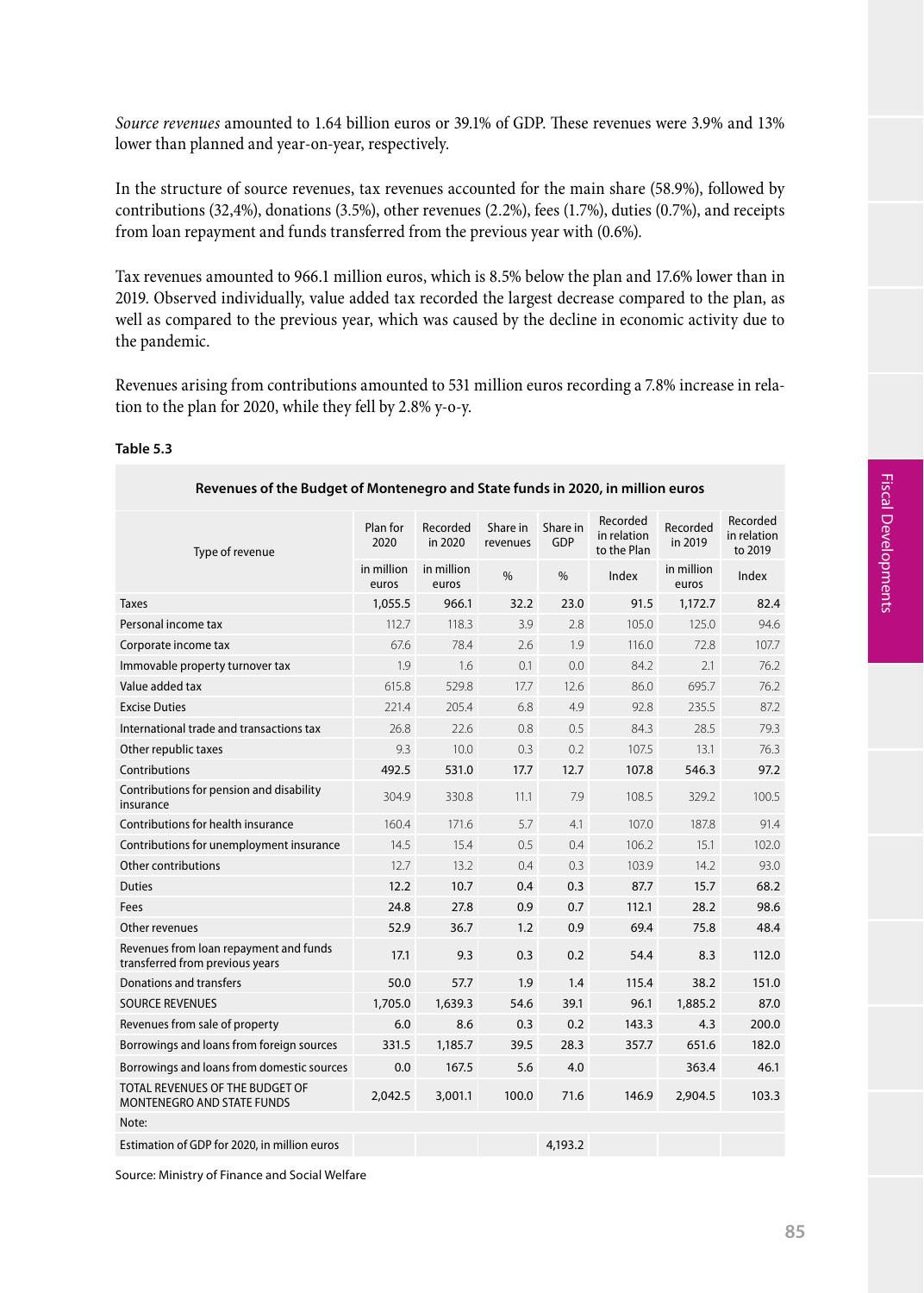In 2020, *total budget expenditures<sup>49</sup>* added up to 2.73 billion euros or 65.1% of GDP, recording the year-on-year increase of 5.3% and being 5.8% higher than planned.

*Consolidated budget expenditures* amounted to 2.07 billion euros and they made up 49.2% of GDP. Expenditures were higher in comparison with the previous year by 1.8% and in relation to the plan by 1.2% (Table 5.4).

Current expenditures (consolidated expenditures less capital expenditures) made up 1.83 billion euros or 43.8% of GDP. The largest deviation from the plan, due to growth, was recorded in expenditures for services.

Capital expenditures<sup>50</sup> of Montenegro amounted to 229.9 million euros or 5.5% of GDP, which is 18% more than planned and 33.3% less than in the previous year, which is explained by the slower dynamics of works on the priority section of the highway.

#### **Graph 5.1**



Source: Ministry of Finance and Social Welfare and CBCG calculations

Repayment of government debt amounted to  $665.9$  million euros<sup>51</sup> and it increased compared to the previous year by 158.6 million euros, mostly due to an increase in the repayment of securities and loans to non-residents.

The structure of budget expenditures for 2020 remains unfavourable, as shown in Graph 5.1. The largest share belongs to social protection transfers (27.1%) and gross earnings (24.2%). Other purposes accounted for 48.7% of budget expenditures, of which 13.6% belongs to transfers to institutions, individuals, NGOs and public sector, capital expenditures (11.1%), reserves (5.6%), expenditures for materials and services (5.5%), and interest (5.4%).

Montenegro's budget *deficit<sup>52</sup>* for 2020 was estimated to 425.3 million euros or 10.1% of GDP, being 282 million euros higher than cash deficit, and 280.8 million euros above the adjusted 2019 deficit.<sup>53</sup> Primary budget deficit<sup>54</sup> amounted to 314.3 million euros or 7.5% of GDP.

- <sup>50</sup> Capital expenditures represent capital expenditures in the current budget and the capital budget.
- <sup>51</sup> Debt principal to residents and non-residents, without debt repayment from the previous period.
- 52 Methodology for surplus/deficit calculation, OGM, 53/09 Deficit represents the difference between the source revenues and the consolidated expenditures. The deficit data for 2020 refers to the cash deficit (does not include net liabilities), while adjusted deficit will be published when the Law on the Final Statement of Accounts of the State Budget for 2020 is adopted.

<sup>54</sup> Deficit less the amount of paid interests

<sup>49</sup> Total budget expenditures comprise consolidated expenditures, payment of securities and loans to residents and nonresidents and expenditures for the purchase of securities.

<sup>53</sup> Adjusted deficit specified in the Law on Annual Budget Financial Statement (Final Account) for 2019.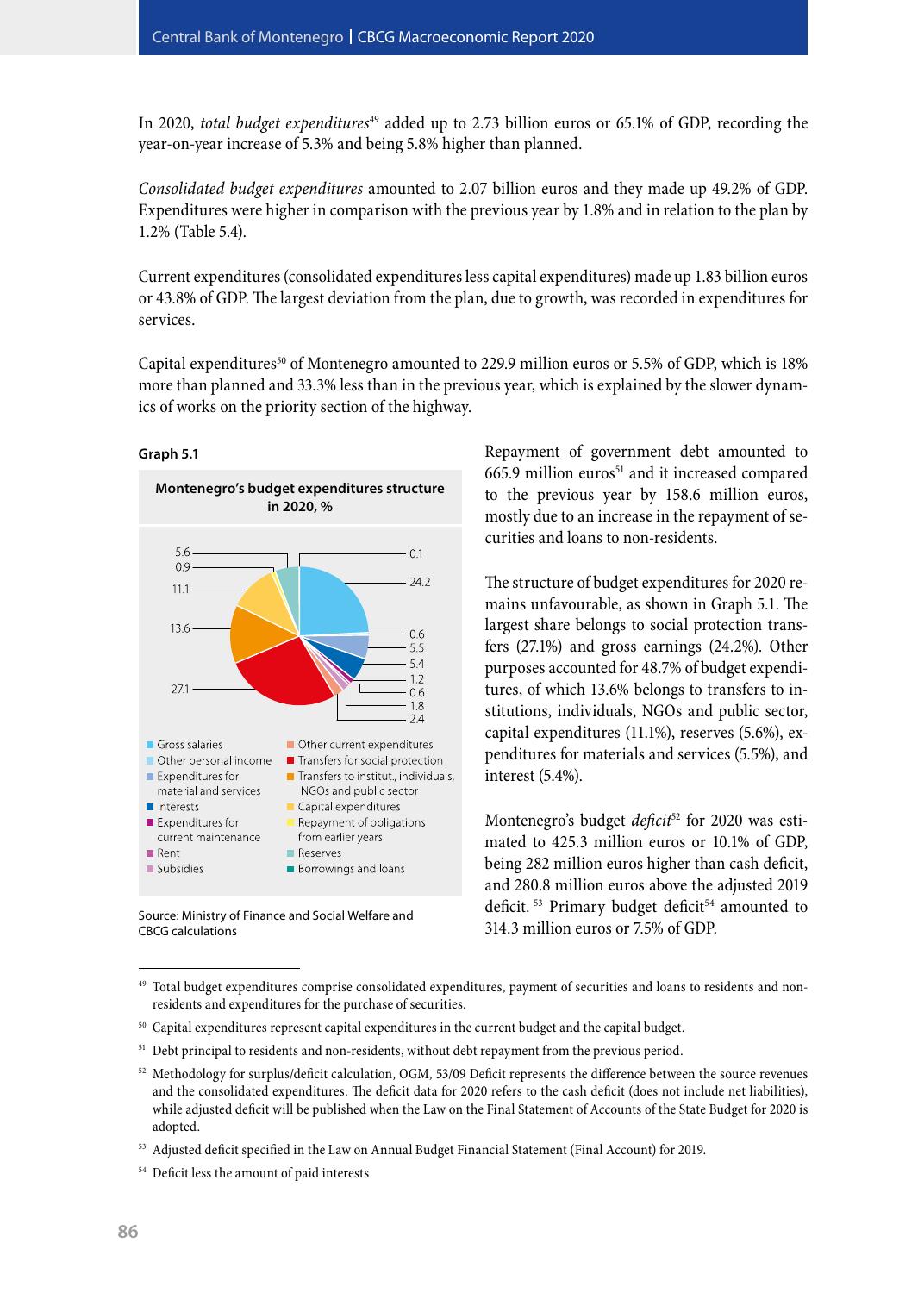#### **Table 5.4**

#### **Budget expenditures of Montenegro and State funds in 2020 in million euros**

| <b>DESCRIPTION</b>                                                | Plan for<br>2020    | Recorded<br>in 2020 | Share in<br>expenditure | Share<br>in GDP | Recorded<br>in relation<br>to the Plan | Recorded<br>in 2019 | Recorded<br>in relation<br>to 2019 |
|-------------------------------------------------------------------|---------------------|---------------------|-------------------------|-----------------|----------------------------------------|---------------------|------------------------------------|
|                                                                   | in million<br>euros | in million<br>euros | $\%$                    | %               | Index                                  | in million<br>euros | Index                              |
| Current budget expenditures                                       | 840.1               | 857.9               | 31.4                    | 20.5            | 102.1                                  | 822.8               | 104.3                              |
| Gross salaries and contributions paid by the<br>employer          | 498.5               | 499.1               | 18.3                    | 11.9            | 100.1                                  | 472.8               | 105.6                              |
| Other personal income                                             | 14.9                | 12.9                | 0.5                     | 0.3             | 86.6                                   | 15.2                | 84.9                               |
| Expenditures for material and services                            | 97.6                | 114.2               | 4.2                     | 2.7             | 117.0                                  | 110.9               | 103.0                              |
| Expenditure for current maintenance                               | 26.0                | 24.4                | 0.9                     | 0.6             | 93.8                                   | 22.5                | 108.4                              |
| Interests                                                         | 103.3               | 111.0               | 4.1                     | 2.6             | 107.5                                  | 105.8               | 104.9                              |
| Rent                                                              | 11.1                | 11.4                | 0.4                     | 0.3             | 102.7                                  | 11.0                | 103.6                              |
| <b>Subsidies</b>                                                  | 39.1                | 36.3                | 1.3                     | 0.9             | 92.8                                   | 34.6                | 104.9                              |
| Other expenditure                                                 | 49.6                | 48.6                | 1.8                     | 1.2             | 98.0                                   | 50.0                | 97.2                               |
| Transfers for social welfare                                      | 577.7               | 558.7               | 20.5                    | 13.3            | 96.7                                   | 554.3               | 100.8                              |
| Transfers to institutions, individuals, NGOs and<br>public sector | 276.7               | 281.3               | 10.3                    | 6.7             | 101.7                                  | 219.7               | 128.0                              |
| Capital expenditures                                              | 194.9               | 229.9               | 8.4                     | 5.5             | 118.0                                  | 344.9               | 66.7                               |
| <b>Borrowings and loans</b>                                       | 1.6                 | 1.6                 | 0.1                     | 0.0             | 100.0                                  | 3.2                 | 50.0                               |
| Reserves                                                          | 133.6               | 116.4               | 4.3                     | 2.8             | 87.1                                   | 24.3                | 479.0                              |
| Repayment of quarantees                                           | 0.0                 | 0.0                 | 0.0                     | 0.0             |                                        | 38.7                |                                    |
| Repayment of obligations from earlier years                       | 16.3                | 18.8                | 0.7                     | 0.4             | 115.3                                  | 20.6                | 91.3                               |
| Liabilities net increase                                          | 0.0                 | 0.0                 | 0.0                     | 0.0             |                                        | 0.0                 |                                    |
| <b>CONSOLIDATED EXPENDITURES</b>                                  | 2,040.9             | 2,064.6             | 75.6                    | 49.2            | 101.2                                  | 2,028.5             | 101.8                              |
| Repayment of securities and loans to residents                    | 119.7               | 244.2               | 8.9                     | 5.8             | 204.0                                  | 178.4               | 136.9                              |
| Repayment of securities and loans to<br>non-residents             | 419.9               | 421.7               | 15.4                    | 10.1            | 100.4                                  | 328.9               | 128.2                              |
| Expenditures of the purchase of securities                        | 2.0                 | 0.9                 | 0.0                     | 0.0             | 45.0                                   | 57.3                | 1.6                                |
| <b>TOTAL EXPENDITURE</b>                                          | 2,582.5             | 2,731.4             | 100.0                   | 65.1            | 105.8                                  | 2,593.1             | 105.3                              |
| Note:                                                             |                     |                     |                         |                 |                                        |                     |                                    |
| GDP of Montenegro in million euros,<br>estimate                   |                     | 4,193.2             |                         |                 |                                        |                     |                                    |

Source: Ministry of Finance and Social Welfare

Lacking funds in the budget amounted to 1.09 billion euros or 26.1% of GDP. Funds were provided through borrowings and loans from foreign sources in the amount of 1.19 billion euros, borrowings and loans from domestic sources in the amount of 167.5 million euros, and to a lesser extent through revenues from the sale of property which led to an increase in deposits of 269.7 million euros.

## **Box 5.2 – Impact of Government Containment Measures on the State Budget**

The implementation of the Government's containment measures on the economy and citizens has significantly affected the state budget.

On the revenues side, there is an increase in taxes and contributions on wages and salaries (44.2 million euros or 7.3%) in relation to the budget revision adopted in June as a result of the implementation of the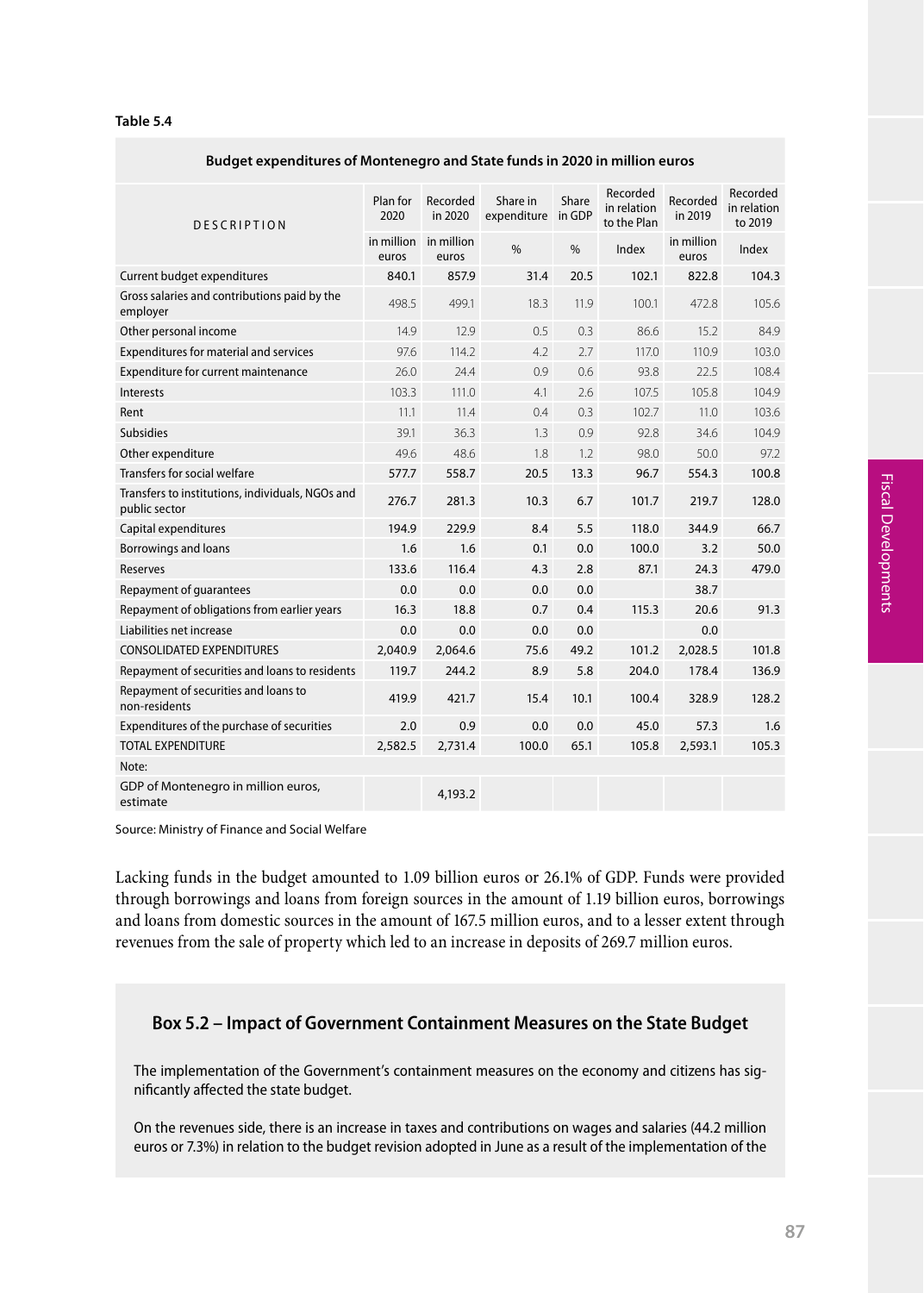measure from the second and third Government sets of measures, which implies subsidizing wages and salaries of employees in the amount of 50-100% of the minimum gross earnings in Montenegro<sup>55</sup>.

The deferral of the payment of taxes and contributions on salaries, as well as liabilities, according to the Law on Reprogramming for up to 90 days, as a measure within the Government's first package, affected the reduction of these revenues compared to 2019. The deferral of payment of the lease on state real estates for a period of 90 days starting from 1 April 2020 contributed to the reduction of revenues from the real estate transfer tax. The extension of the deadline for exposure to the customs guarantee for deferred payment of customs debt, provided in the second package, led to a decline in the collection of revenues from international trade and transaction tax.

The decline in economic activity, and especially the decline in turnover in tourism, was mostly reflected in the value added tax which was also, to a lesser extent, affected by the reduction of the VAT rate from 21 percent to 7 percent for catering activities, which was a form of tax relief under the third package of measures.

On the expenditure side, the implementation of Government measures is most noticeable in the category of reserves and transfers to institutions, individuals, non-governmental and public sectors. Reserves recorded the largest increase compared to the previous year, because the current budget reserves financed the costs of helping the economy, primarily tourism and agriculture sectors.

In order to recover from the consequences of the epidemic, the largest transfer within the category "transfers to institutions, individuals, non-governmental and public sector" was allocated to the Health Insurance Fund.

The category "social protection transfers" recorded an increase compared to the previous year due to the measures incorporated in all three packages, which refers to one-off financial assistance to pensioners with the lowest pensions and beneficiaries of material assistance, as well as unemployed persons registered at the Employment Agency who do not exercise the right to monetary compensation.

Also, there is a noticeable increase in subsidies as a result of measures from the first and second sets of measures, i.e. relief in settling electricity bills and doubling electricity bills' subsidies for the most socially vulnerable households.

# 5.3. Local Self-Government

Preliminary Ministry of Finance and Social Welfare data reveal that the *local self-government source revenues* amounted to 230.2 million euros or 5.5% of GDP in the reporting year, being 13.6% lower than in 2019 (Table 5.5).

The structure of recorded revenues shows the main share came from taxes (70.5%) and fees (20.3%), whereas other revenues accounted for 9.2%. The largest nominal decrease in revenues compared

<sup>55</sup> Subsidies for closed activities (whose work was prohibited by orders of the Ministry of Health and Social Welfare) and for assistance to the employees in closed activities (catering, services, transport and tourism sector) imply payment in the amount of 100 percent of the minimum gross salary (365 euros), while subsidies for new employment amounted to 70 percent of the minimum gross salary. Also, the second package of measures envisages subsidies for salaries of employees on paid leave and employees in quarantine or isolation in the amount of 70%, while in the third package subsidies were reduced to 50% of the minimum gross salary. Subsidies for vulnerable activities (entrepreneurs, micro, small and medium enterprises up to 250 employees) amounted to 50% of the gross amount of the minimum salary for each registered employee (employee who was registered in February of the current year).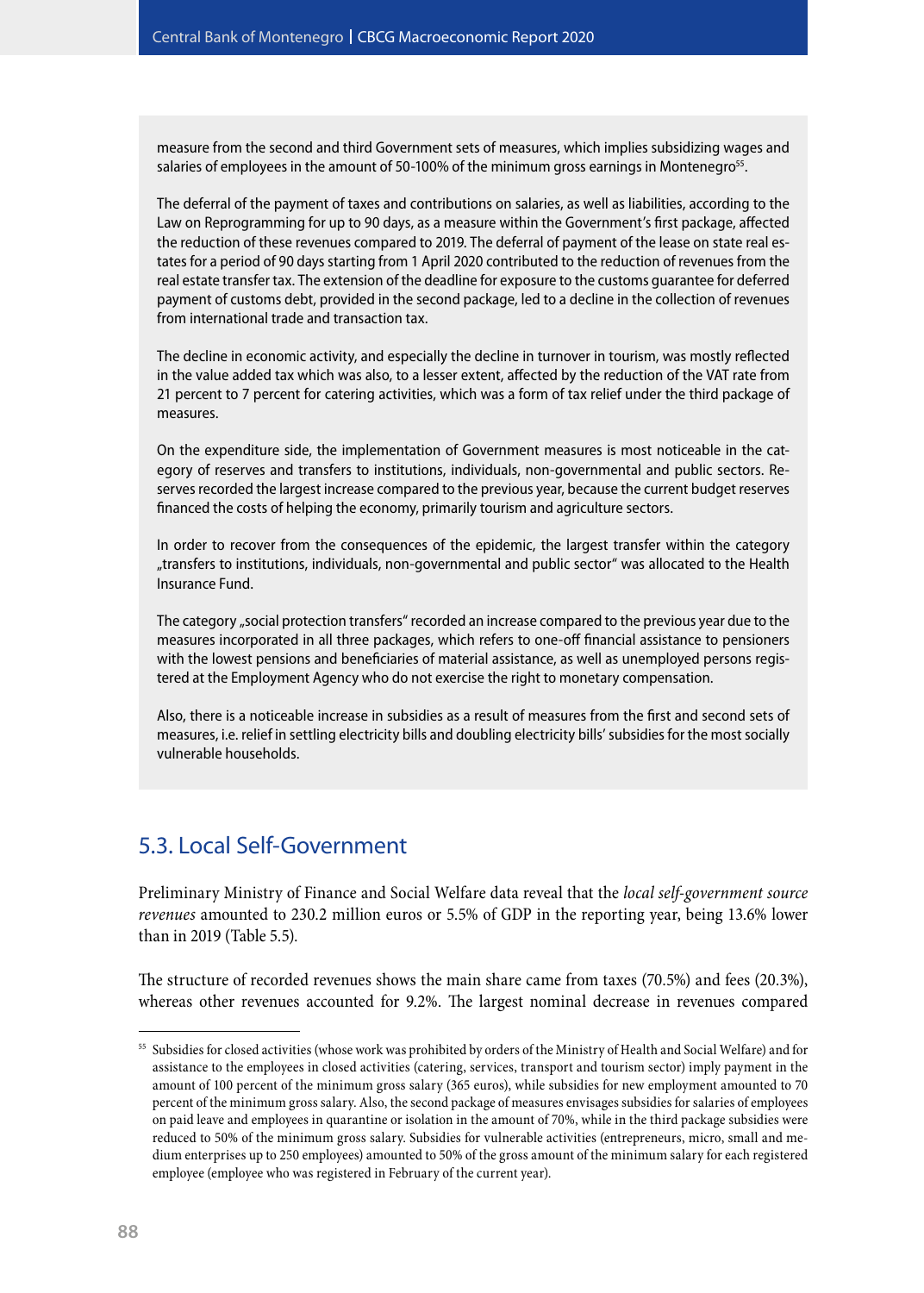to 2019 was recorded in fees, 18.5 million euros, which also decreased compared to the plan in the amount of 5.2 million euros or 10%.

*Preliminary local self-government expenditures* amounted to 268.6 million euros or 6.4% of GDP. Compared to 2019, they recorded a growth of 37.5% or 73.2 million euros, and compared to the plan they were 17.4% or 39.8 million euros higher.

| ш<br>an |  |
|---------|--|
|---------|--|

| Preliminary source revenues and consolidated expenditures of local self-governments in 2020 |                  |                  |                  |                                                 |                     |                                    |  |  |  |
|---------------------------------------------------------------------------------------------|------------------|------------------|------------------|-------------------------------------------------|---------------------|------------------------------------|--|--|--|
| Type of revenue                                                                             |                  | Recorded in 2020 | Plan for<br>2020 | Recorded in<br>relation to the<br>plan for 2020 | Recorded<br>in 2019 | Recorded<br>in relation<br>to 2019 |  |  |  |
|                                                                                             | million<br>euros | % of GDP         | million<br>euros | index                                           | million<br>euros    | index                              |  |  |  |
| <b>SOURCE REVENUES</b>                                                                      | 230.2            | 5.5              | 233.6            | 98.5                                            | 266.3               | 86.4                               |  |  |  |
| <b>Taxes</b>                                                                                | 162.2            | 3.9              | 155.0            | 104.6                                           | 172.3               | 94.1                               |  |  |  |
| <b>Duties</b>                                                                               | 2.7              | 0.1              | 4.2              | 64.3                                            | 5.5                 | 49.1                               |  |  |  |
| Fees                                                                                        | 46.7             | 1.1              | 51.9             | 90.0                                            | 65.2                | 71.6                               |  |  |  |
| Other revenues                                                                              | 10.9             | 0.3              | 12.5             | 87.2                                            | 17.9                | 60.9                               |  |  |  |
| Receipts from loan repayment and funds<br>transferred from the previous year                | 0.2              | 0.0              | 0.0              |                                                 | 0.6                 | 33.3                               |  |  |  |
| <b>Donations</b>                                                                            | 7.5              | 0.2              | 10.0             | 75.0                                            | 4.8                 | 156.3                              |  |  |  |
| <b>EXPENDITURES</b>                                                                         | 268.6            | 6.4              | 228.8            | 117.4                                           | 195.4               | 137.5                              |  |  |  |
| Current expenditure                                                                         | 86.3             | 2.1              | 81.0             | 106.5                                           | 91.8                | 94.0                               |  |  |  |
| Gross salaries and contributions paid by the<br>employer                                    | 49.7             | 1.2              | 49.1             | 101.2                                           | 51.7                | 96.1                               |  |  |  |
| Other personal income                                                                       | 4.3              | 0.1              | 2.6              | 165.4                                           | 4.3                 | 100.0                              |  |  |  |
| <b>Expenditures for material and services</b>                                               | 14.6             | 0.3              | 13.0             | 112.3                                           | 17.4                | 83.9                               |  |  |  |
| <b>Current maintenance</b>                                                                  | 6.3              | 0.2              | 4.2              | 150.0                                           | 6.0                 | 105.0                              |  |  |  |
| <b>Interests</b>                                                                            | 2.6              | 0.1              | 3.7              | 70.3                                            | 3.8                 | 68.4                               |  |  |  |
| Rent                                                                                        | 0.6              | 0.0              | 0.5              | 120.0                                           | 0.7                 | 85.7                               |  |  |  |
| <b>Subsidies</b>                                                                            | 1.8              | 0.0              | 3.0              | 60.0                                            | 1.8                 | 100.0                              |  |  |  |
| Other expenditure                                                                           | 6.4              | 0.2              | 4.9              | 130.6                                           | 6.1                 | 104.9                              |  |  |  |
| Transfers for social welfare                                                                | 0.5              | 0.0              | 1.0              | 50.0                                            | 0.5                 | 100.0                              |  |  |  |
| Transfers to individuals, NGOs and public sector                                            | 53.3             | 1.3              | 49.8             | 107.0                                           | 30.9                | 172.5                              |  |  |  |
| Capital expenditures                                                                        | 85.1             | 2.0              | 50.0             | 170.2                                           | 66.4                | 128.2                              |  |  |  |
| Borrowings and loans                                                                        | 2.9              | 0.1              | 3.0              | 96.7                                            | 2.6                 | 111.5                              |  |  |  |
| Reserves                                                                                    | 2.5              | 0.1              | 4.0              | 62.5                                            | 3.2                 | 78.1                               |  |  |  |
| Repayment of guarantees                                                                     | 0.0              | 0.0              | 0.0              |                                                 | 0.0                 |                                    |  |  |  |
| Repayment of liabilities from the previous years                                            | 38.0             | 0.9              | 40.0             | 95.0                                            | 0.0                 |                                    |  |  |  |
| Surplus/Deficit                                                                             | $-38.4$          | $-0.9$           | 4.8              | $-800.0$                                        | 70.9                | $-54.2$                            |  |  |  |
| Primary deficit                                                                             | $-35.8$          | $-0.9$           | 8.5              | $-421.2$                                        | 74.7                | $-47.9$                            |  |  |  |
| Transfers from the Budget of Montenegro                                                     | 6.9              | 0.2              | 9.0              | 76.7                                            | 9.7                 | 71.1                               |  |  |  |
| Debt repayment                                                                              | 12.9             | 0.3              | 18.0             | 71.7                                            | 66.4                | 19.4                               |  |  |  |
| Borrowings and loans from domestic sources                                                  | 8.5              | 0.2              | 10.0             | 85.0                                            | 11.8                | 72.0                               |  |  |  |
| Borrowings and loans from foreign sources                                                   | 7.9              | 0.2              | 4.0              | 197.5                                           | 6.2                 | 127.4                              |  |  |  |
| Revenues from privatisation and sale of property                                            | 11.7             | 0.3              | 7.0              | 167.1                                           | 13.0                | 90.0                               |  |  |  |
| Increase/decrease in deposits                                                               | 16.2             | 0.4              | $-16.9$          | $-95.9$                                         | $-45.3$             | $-35.8$                            |  |  |  |

Source: Ministry of Finance and Social Welfare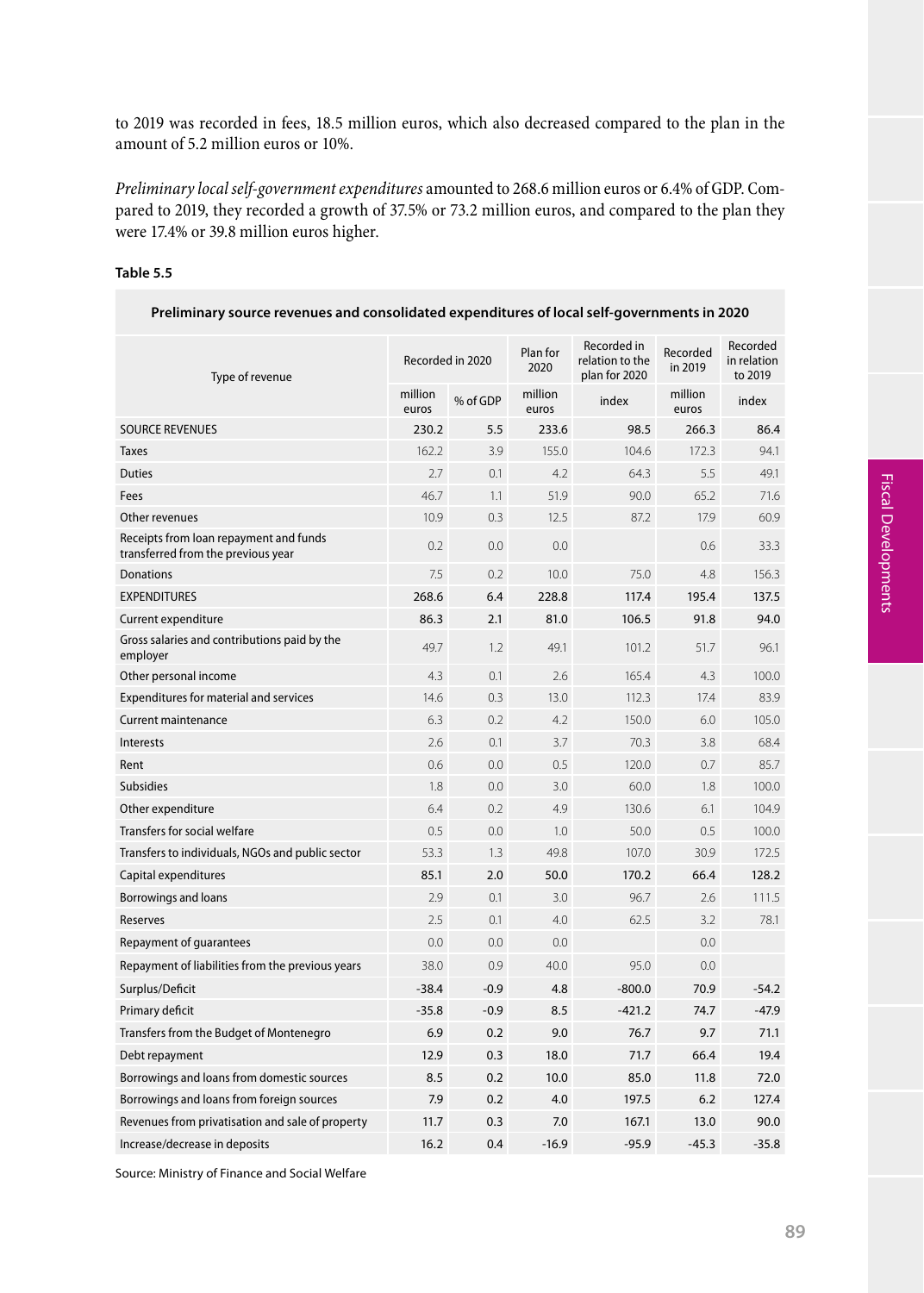With the share of 32.1%, capital expenditures made up the most significant expenditure item in the local self-government spending, followed by capital expenditures with 31.7%. Transfers accounted for 20%, repayment of liabilities from the previous period made up 14.2%, while the remaining 2% of expenditures related to reserves, borrowings and loans.

In 2020, local self-government recorded deficit in the amount of 38.4 million euros or 0.9% of GDP. Debt repayments amounted to 12.9 million euros or 0.3% of GDP, while transfers from the central budget in 2020 amounted to 6.9 million euros.

# 5.4. State Funds

According to the 2020 preliminary data of the *Pension and Disability Insurance Fund of Montenegro*, the Fund recorded total revenues of 434.1 million euros or 1.8% more than in 2019. The Fund's source revenues amounted to 76.4% of the total revenues, recording the annual increase of 0.4%. The Fund's source revenues (primary sources of financing of the Fund) amounted to 76.2% of total revenues, recording the annual increase of 0.5%. Transfers from the budget amounted to 102.6 million euros or 23.6% of total revenues, which is an increase of 6.4% year-on-year.

Total expenditures of the Fund amounted to 434.1 million euros or 1.8% more than in 2019, which is slightly below the plan. Expenditures for pensions, accounting for 98.6% of total expenditures, represented the most significant expenditures item, while 1.4% referred to administrative expenses and repayment of loans. Pension-based expenditures increased by 1.7% in relation to 2019.

Based on recorded revenues and expenditures, this Fund had a balanced budget.

## **Box 5.3 – Working age population and pensioners**

In 2020, expenditure for gross pensions amounted to 428.1 million euros. In this amount, retirement pension accounted for the main share of 60%, followed by survivor's pension with the share of 19.5%, disability pension with 14.7%, other rights with 2.5%, fees 2%, contributions for the health care of pensioners 0.9%<sup>56</sup> and allowances 0.4%, which (Graph 1).

Comparing 2019 and 2020, there is a minor increase in the number of pensioners. In December 2019, the number of pensioners was 114,739 and in December 2020 it reached 114,880, recording an increase of 0.1% (Graph 2).

#### **Graph 1**



Source: Pension and Disability Insurance Fund

<sup>56</sup> Since January 2020, the Pension and Disability Insurance Fund has been paying a contribution for the health care of pensioners on a monthly basis, whose rate is 1% to the net pension.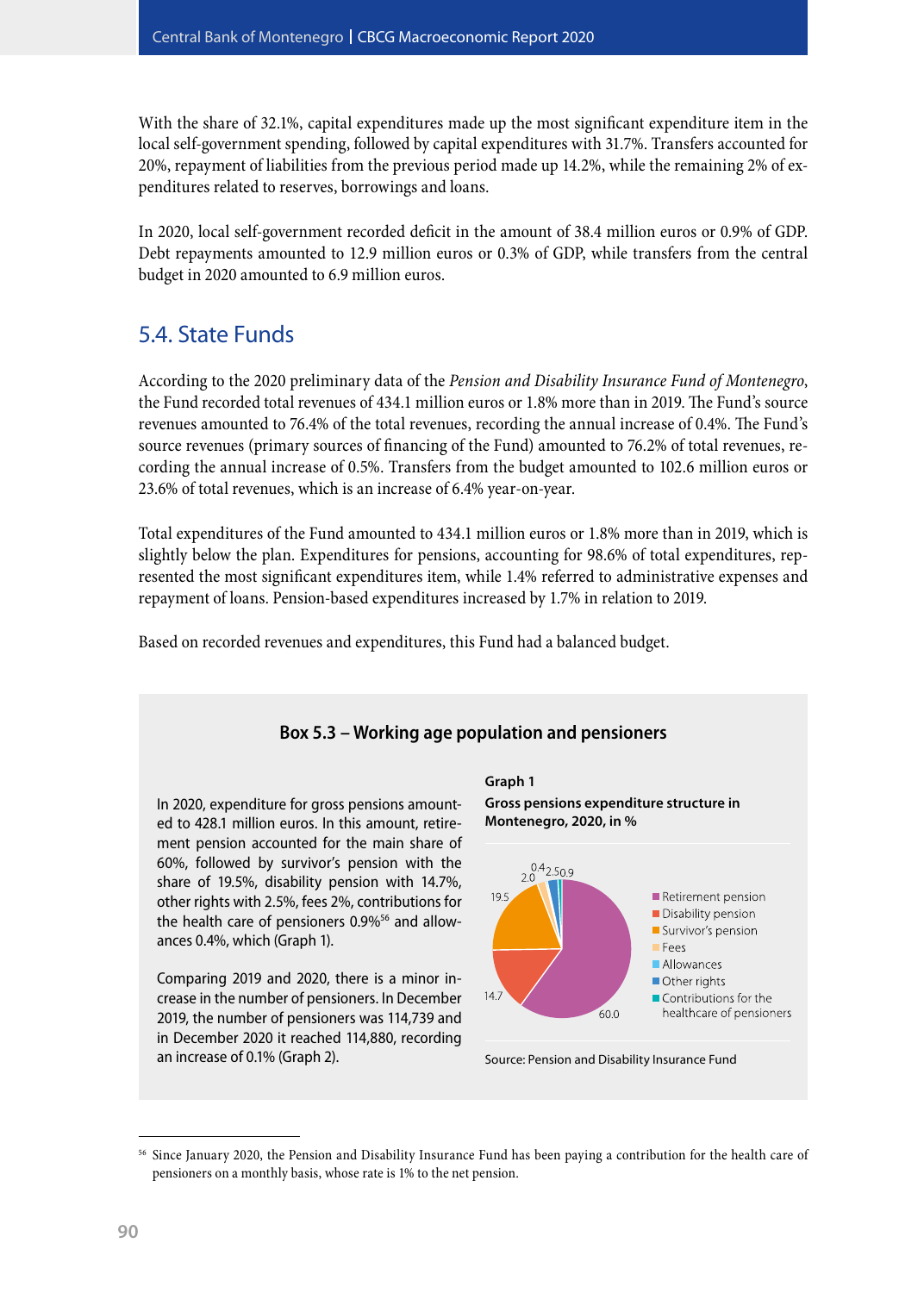#### 115,000 220.000 114,900 200.000 114,800 114,700 180.000 114,600 114,500 160,000 114,400 140.000 114.300 114,200 120.000 114,100 114,000 100,000  $1 - 11 - 11$ 2019 2020

### **Graph 2 Graph 3**

**Employees to pensioners ratio in Montenegro in 2019 and 2020**



**Number of pensioners in Montenegro in**

**2019 and 2020**

Source: Pension and Disability Insurance Fund Source: Pension and Disability Insurance Fund and Monstat

The number of employees in December 2020 decreased by 18.9% year-on-year, which is a consequence of the impact of the COVID-19 pandemic on the Montenegrin economy.

As a result, the ratio of the number of employees to the number of pensioners became even more unfavourable, reaching 1.40 at the end of 2020.

According to the *Health Insurance Fund of Montenegro* data, in 2020, total revenues amounted to 301.8 million euros or 0.4% less relative to the plan, and 18.7% more than in 2019.

Total expenditures of the Health Insurance Fund amounted to 301.8 million euros, and the largest share referred to the expenditures of transfers to institutions, individuals, non-government and public sector (136.5 million euros), and current expenditures (129.7 million euros). Some 30 million euros was spent on transfers for social protection, and 5.6 million euros on capital expenditures and debt repayment.

Outstanding liabilities of the Fund amounted to 18.5 million euros as at end-December 2020, with the highest share belonging to transfers to institutions, individuals and loans (13.7 million euros) and transfers for social protection (4.8 million euros).

Based on recorded revenues and expenditures, this Fund had a balanced budget.

The *Employment Agency* of Montenegro data show that this Agency recorded total revenues in the amount of 39.4 million euros in the reporting year, which is 21.9% more than in 2019.

Expenditures of the Agency amounted to 39.4 million euros, and they were 21.9% higher compared to the comparative year and 1.3% below the plan. In total expenditures, 10.2% referred to current expen